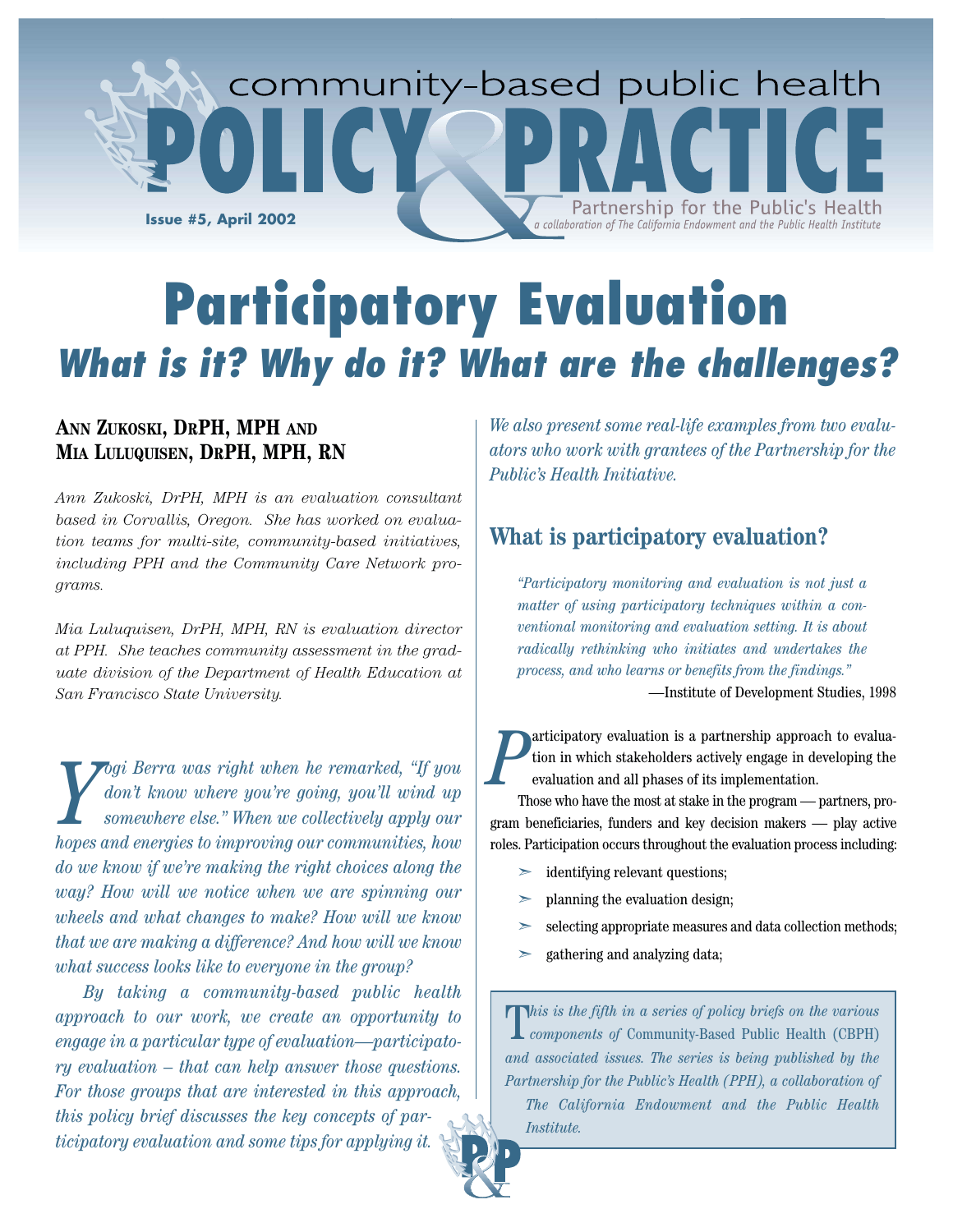- ➣ reaching consensus about findings, conclusions and recommendations;
- ➣ disseminating results and preparing an action plan to improve program performance.1

Fundamentally, participatory evaluation is about sharing knowledge and building the evaluation skills of program beneficiaries and implementers, funders and others. The process seeks to honor the perspectives, voices, preferences and decisions of the least powerful and most affected stakeholders and program beneficiaries.2 Ideally, through this process, participants determine the evaluation's focus, design and outcomes within their own socioeconomic, cultural and political environments.

## **Why do participatory evaluation?**

*P* articipatory approaches require the commitment and valuable time of many. Yet, the benefits are far-reaching. Participatory evaluation allows groups to:

#### Identify locally relevant evaluation questions

Participatory evaluation ensures that the evaluation focuses on locally relevant questions that meet the needs of program planners

# **Guiding Principles of Participatory Evaluation**

- ✦ Participant focus and ownership Structures and processes are created to include those most frequently powerless or voiceless in program design and implementation. The participatory process honors human contributions and cultural knowledge.
- $\triangle$  Negotiation Participants commit to work together to decide on the evaluation focus, how it should be conducted, how findings will be used and what action will result. Often the process requires addressing differences in point of view and conflicts.
- Learning Participants learn together to take corrective actions and improve programs.
- $\triangle$  Flexibility Uses creative methodologies to match the resources, needs and skills of participants.

*Source: U.S. Agency for International Development, 1996 and Institute of Development Studies, 1998* and beneficiaries. Participatory approaches allow local stakeholders to determine the most important evaluation questions that will affect and improve their work.

#### Improve program performance

Participatory evaluation is reflective and action-oriented. It provides stakeholders, including beneficiaries, with the opportunity to reflect on project progress and generate knowledge that results in being able to apply the lessons learned. It provides opportunities for groups to take corrective action and make mid-course improvements.

#### Empower participants

A participatory approach is empowering because it claims the right for local people to control and own the process of making evaluation decisions and implementing them.3 Participating in an evaluation from start to finish can give stakeholders a sense of ownership over the results. Recognizing local talents and expertise builds confidence and pride in the community, and among participants.

#### Build capacity

Conducting a participatory evaluation promotes participant learning and is an opportunity to introduce and strengthen evaluation skills. Active participation by stakeholders can result in new knowledge and a better understanding of their environment. This, in turn, enables groups to identify action steps and advocate for policy changes. It can provide participants with tools to transform their environments.

#### Develop leaders and build teams

Participatory evaluation builds teams and participant commitment through collaborative inquiry. Inviting a broad range of stakeholders to participate and lead different parts of the process can develop and celebrate local leadership skills. It can lead to stronger, more organized groups, strengthening the community's resources and networks..

#### Sustain organizational learning and growth

Finally, a participatory evaluation is not just interested in findings; it is focused on creating a learning process. It creates a knowledge base among local people and organizations, which can be applied to other programs and projects. The techniques and skills acquired can lead to self-sustained action.4

## **What are the challenges?**

Time and commitment

A participatory approach requires time and commitment from *Continued on page 4*

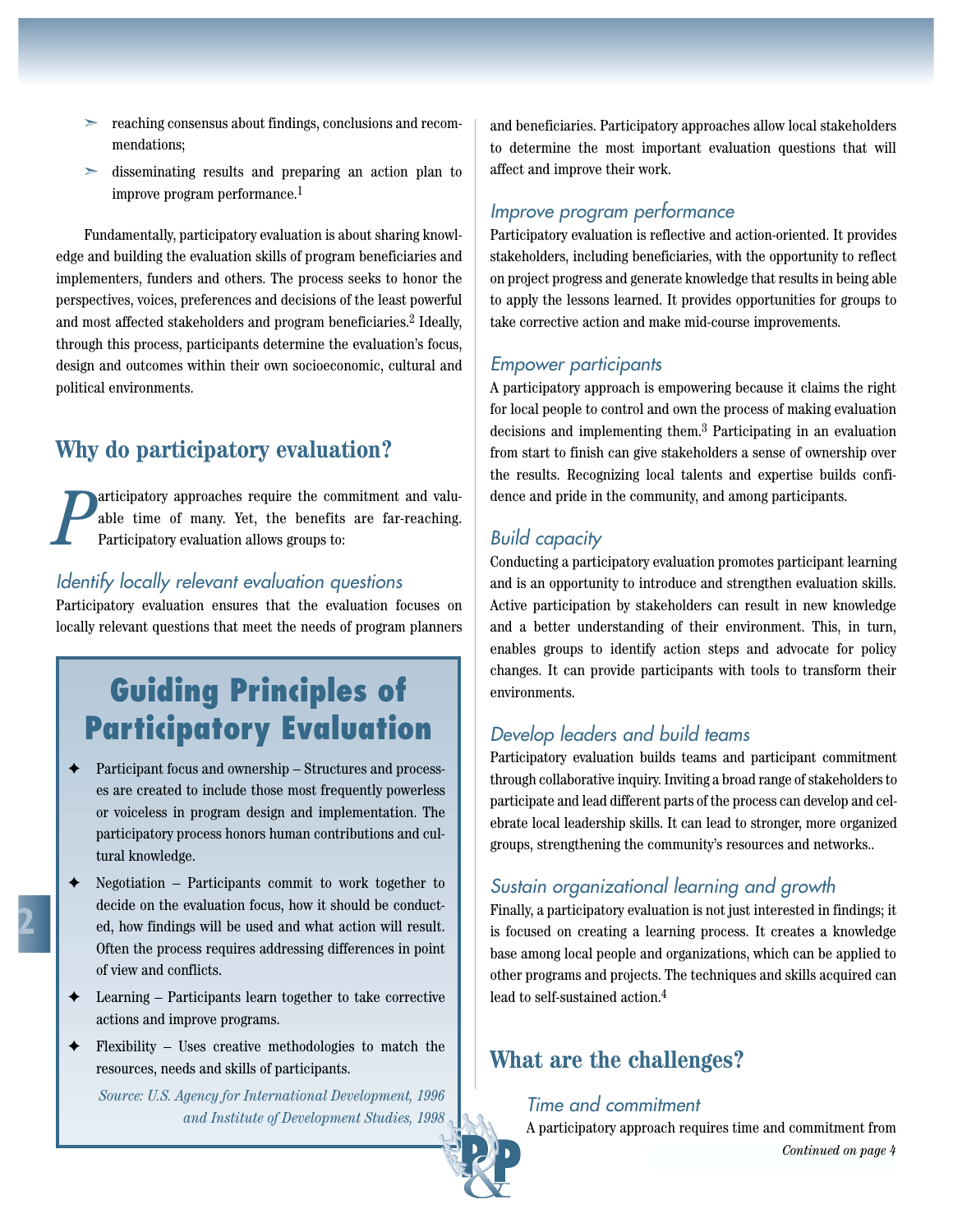## **Differences Between Participatory and Conventional Evaluation**

|                                                                                  | <b>Participatory</b>                                                                                                                                                                                                                               | <b>Conventional</b>                                                                                                                                                                                    |
|----------------------------------------------------------------------------------|----------------------------------------------------------------------------------------------------------------------------------------------------------------------------------------------------------------------------------------------------|--------------------------------------------------------------------------------------------------------------------------------------------------------------------------------------------------------|
| Who drives the evaluation?                                                       | Community residents, project staff and other stakeholders                                                                                                                                                                                          | Funders and program managers                                                                                                                                                                           |
| Who determines indicators of program<br>progress?                                | Members of community groups, project staff and other<br>stakeholders; evaluator                                                                                                                                                                    | Professional evaluators and outside experts                                                                                                                                                            |
| Who is responsible for data collection,<br>analysis and preparing final reports? | Shared responsibility of evaluator and participating<br>stakeholders                                                                                                                                                                               | Professional evaluators and outside experts                                                                                                                                                            |
| What is the role of the local evaluator?                                         | Coach, facilitator, negotiator, "critical friend"                                                                                                                                                                                                  | Expert, leader                                                                                                                                                                                         |
| When is this type of evaluation most<br>useful?                                  | When:<br>there are questions about program implementation<br>difficulties<br>there are questions about program effects on<br>$\bullet$<br>beneficiaries<br>information is wanted on a stakeholder's knowledge of a<br>program or views of progress | When:<br>there is a need for independent judgment<br>specialized information is needed that<br>only experts can provide<br>program indicators are standardized,<br>rather than particular to a program |
| What are the costs?                                                              | Time, energy and commitment from local residents,<br>project staff and other stakeholders<br>Coordination of many players<br>$\bullet$<br>Training, skills development and support for key players<br><b>Potential for conflict</b>                | Consultant and expert fees<br>Loss of critical information that only<br>stakeholders can provide                                                                                                       |
| <b>What are the benefits?</b>                                                    | Local knowledge<br>$\bullet$<br>Verification of information from key players (validity)<br>Builds knowledge, skills and relationships among<br>$\bullet$<br>community residents and other stakeholders                                             | Independent judgment<br>Standardized indicators allow comparison<br>with other research findings                                                                                                       |

# **Voices From The Field**

The PPH Initiative encourages a participatory evaluation for Health—Los Valles Unidos para la Salud, located in Los approach that helps build the capacity of Local Partnership Angeles; and Sharon Brisolara, PhD, with three he PPH Initiative encourages a participatory evaluation approach that helps build the capacity of Local Partnership members and other interested stakeholders to design and conduct evaluations of their activities. Local Partnerships have been actively involved in the evaluation process through examining their Local Partnership Action Plans (LPAPs) and selecting evaluation indicators and methods. Each Partnership works with a locally-based evaluator who contributes to both the local evaluation process and to the statewide evaluation.

PPH recently spoke with two local evaluators about their experiences using participatory evaluation approaches with Partnerships: Juana Mora, PhD , works with Valleys United

for Health—Los Valles Unidos para la Salud, located in Los Angeles; and Sharon Brisolara, PhD, with three partnerships in Shasta County. They shared lessons learned and tips for getting started using participatory approaches.

### Ensure the evaluation supports the work of the community

Community partnerships must focus on the "work of the community." As Sharon Brisolara finds, "PPH projects are ambitious and are one important element in a range of activities involving com-

munity groups and public health departments. The interest (in evaluation) is definitely present and there is a strong

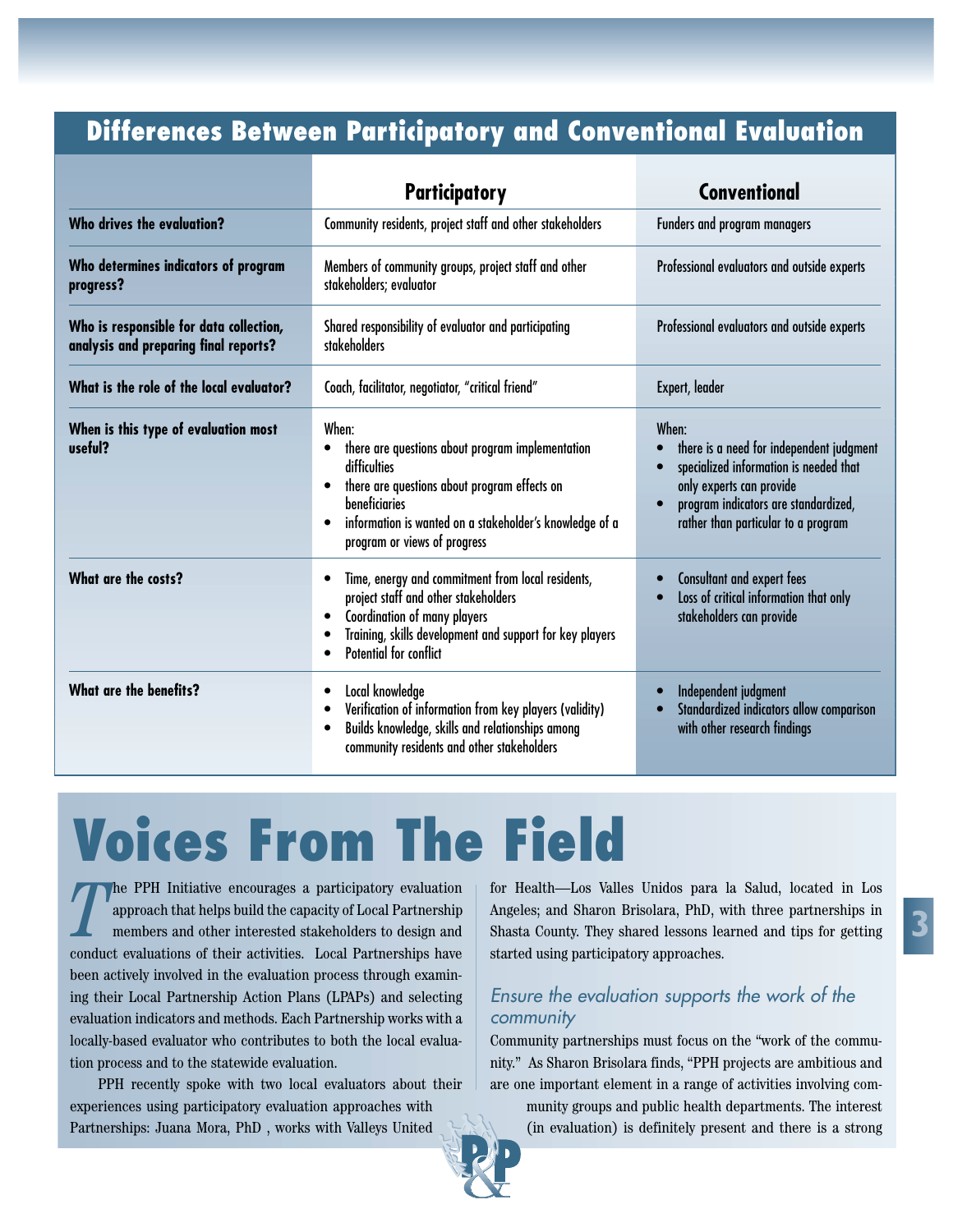

many players. It involves coordinating, training and building the skills of diverse participants with varying backgrounds, skills and interest levels in the evaluation. It may be challenging to fully adopt a participatory approach on complex projects with many components. However, the participatory model doesn't have to be an all-or-nothing approach. It can be used for smaller parts of on overall evaluation and can be combined with more traditional evaluation methods.

desire to learn more. When you work in rural communities with multiple needs and funding sources, there are often many immediate needs that require a Partnership's attention and limited staff to meet those needs." Juana Mora shares that her Partnership is dedicated first to meeting neighborhood needs. She notes that, "It takes time for groups to see that evaluation is part of the work of the community and that it is important to incorporate evaluation into their work."

#### Consider group readiness

Mora observes that Partnership members often are at different levels of readiness to do participatory evaluation. Some may have vast experience, while others, community partners in particular, may not. Working with people who have different education levels and varying exposure to evaluation, may make it challenging to adopt a participatory approach right away. Mora recommends that "groups start out small and help each of the stakeholders develop a better understanding of the benefits of the process and build the skills needed to implement larger evaluation projects."

Shasta County participants have divided the LPAP work

#### Resources

Since the evaluation process requires the involvement of many people, it is important to consider and allocate funds and resources realistically. This includes budgeting for adequate staff and time required of consultants and community residents.

#### **Conflict**

Participatory evaluations require planning for conflict resolution among the individuals involved. Conflicts can arise because of cultural, language, class and other differences that exist among and within groups. These conflicts can hinder the successful teamwork required for participatory evaluation. Thus, decision-making and conflict resolution processes need to be established and used on an ongoing basis. Two important questions to address are: Who will make decisions? and, How will the group address conflict?

## **How do you do it?**

#### Step 1: Decide if a participatory evaluation approach is appropriate.

Because of the intensity of effort, it is important to weigh the costs and benefits of using this approach. Many evaluations combine participatory and conventional approaches. The chart on page five lays out the differences between participatory and more conventional evaluations.

among teams or individual evaluation liaisons in an effort to encourage more involvement, particularly among community residents. Using different participatory techniques with different groups, Brisolara finds "an increased understanding and awareness on the part of Partnership members of the multiple benefits of evaluation, in particular of specific methods."

#### Incorporate approaches that meet multiple language needs

Community partnerships that simultaneously interpret meetings or otherwise meet multiple language needs are particularly challenged to accomplish a lot of work within a limited amount of meeting time. This can raise issues when introducing evaluation tasks that call for collective work. In addition, "it is a challenge to bring people together to learn evaluation terms that are not always easy to translate," Mora says. She recommends paying special attention to carrying out a participatory process in a multi-lingual setting, saying, "an evaluator needs to work creatively with a group to come up with ways to meet language needs."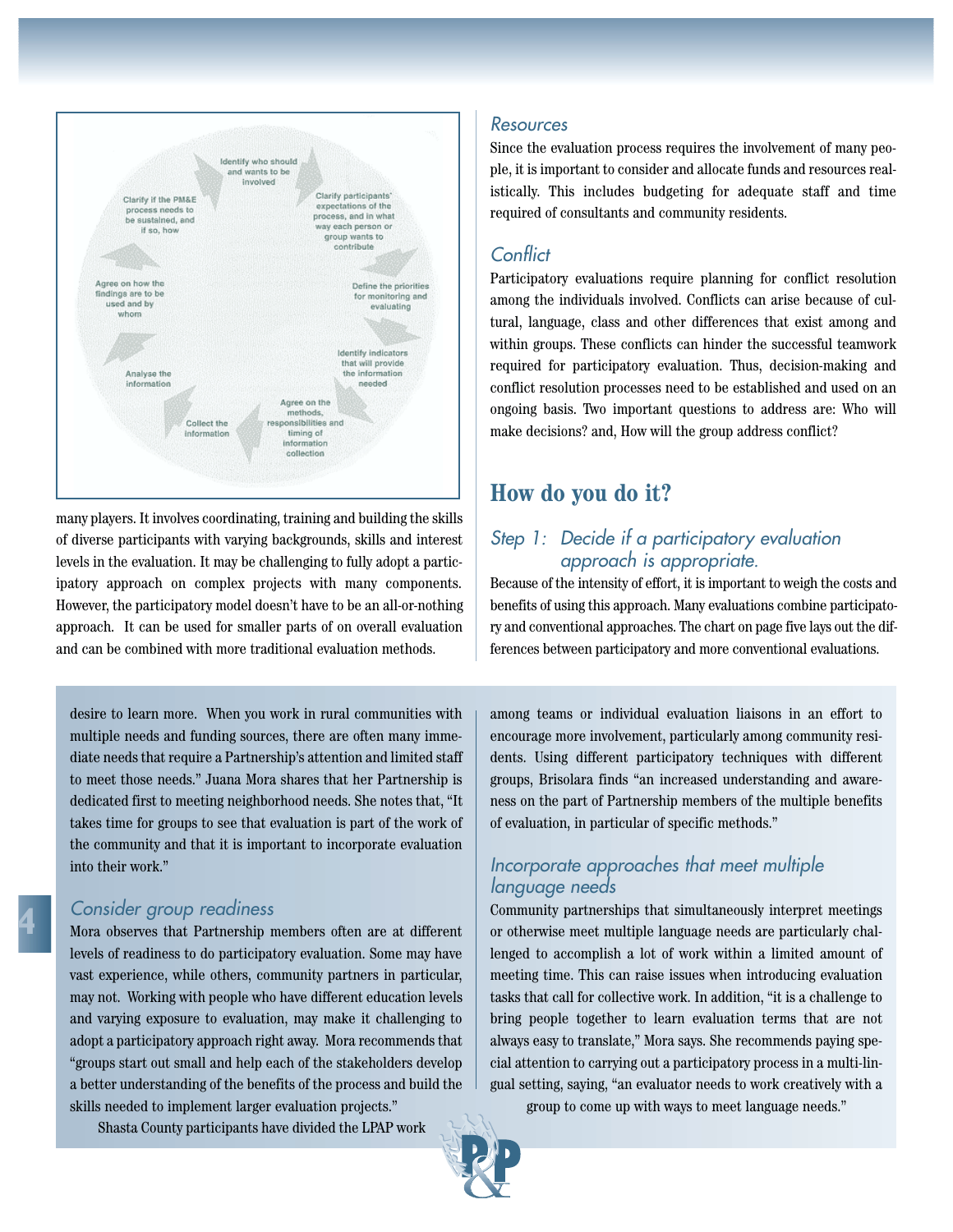## Step 2: Identify who should and wants to be *involved*

Determine who will participate and what roles they will play. How will project members be invited to participate? What will keep them involved? Depending on the project, it may be appropriate to create a small working group representative of project stakeholders. Two important steps are to ask for broad participation and to hold a meeting to discuss the process and what it requires.

Step 3: Collaborate on creating an evaluation plan. Collectively, the group defines the priorities for the evaluation. Activities include: identifying key objectives or outcomes; selecting relevant indicators that document change or show evidence of progress; agreeing on appropriate ways to collect information; and creating plans for data collection, analysis and action.

Selecting indicators and data collection methods is not always easy. There is a balancing act between choosing locally-relevant factors and those that can be applied more widely.<sup>5</sup> There is the issue of balancing what is considered to be credible and valid data with what is "good enough" for the task at hand. Participatory evaluations often require adapting data collection strategies to fit the skills of local participants and the local resources available. This approach may challenge what people consider rigorous data collection. Adopting participatory approaches requires accepting new, less rigid standards of what is relevant and valid data.6

Participatory evaluations often use rapid appraisal techniques,

### Take advantage of various opportunities to use participatory approaches

Opportunities to use participatory evaluation approaches emerge at different times during a project. For example, the Valley Care Partnership recently discussed plans to conduct a health survey with 300 families. It soon became apparent that the group would need help analyzing the findings. Mora offered to provide support and arranged for a graduate student to train Partnership participants on how to input survey findings into a database and analyze those findings. This way, Partnership members will be trained in this aspect of the evaluation and the knowledge gained will remain in the community. Similarly, in Shasta County, community residents are involved in collecting survey data and will play an active role in analyzing and interpreting the findings.

### Build participant evaluation skills early in the project

In a PPH project, the best place to start is by building partnership skills and capacities in participatory evaluation. Dr. Mora will give workshops in the basics of evaluation for members

## **Rapid Appraisal Techniques Used in Participatory Evaluation**

| Key Informant Interviews                                                                                                      | Interviews with a small number of individuals<br>who are most knowledgeable about an issue.    |  |
|-------------------------------------------------------------------------------------------------------------------------------|------------------------------------------------------------------------------------------------|--|
| <b>Focus Groups</b>                                                                                                           | A small group (8-12) is asked to openly discuss<br>ideas, issues and experiences.              |  |
| Mini-surveys                                                                                                                  | A small number of people (25-50) is asked a<br>limited number of questions.                    |  |
| Neighborhood Mapping                                                                                                          | Pictures show location and types of changes in<br>an area to be evaluated.                     |  |
| <b>Flow Diagrams</b>                                                                                                          | A visual diagram shows proposed and complet-<br>ed changes in systems.                         |  |
| <b>Photographs</b>                                                                                                            | Photos capture changes in communities that<br>have occurred over time.                         |  |
| <b>Oral Histories and Stories</b>                                                                                             | Stories capture progress by focusing on one per-<br>son's or organization's account of change. |  |
| For more information and ideas, go to:<br>www.ids.ac.uk/ids/bookshop/briefs/brief12.html<br>www.dec.org/pdf_docs/pnabs539.pdf |                                                                                                |  |

of the Valleys United for Health Care Partnership. In Shasta County, each Partnership has designated evaluation liaisons or evaluation teams who focus together on evaluation-related activities with Dr. Brisolara's support.

#### Use approaches that appeal to Partnership members

Brisolara recommends using simple language to present evaluation concepts. "Use real contexts to think about ideas," she says. She also suggests demonstrating how evaluation efforts can be consolidated; for example, using one survey to meet multiple needs, not just within the PPH project, but beyond it. The Shasta County Partnerships found something as simple as adding one or two questions to a survey can make the results useful for another project. "Consolidating efforts and information emphasizes that evaluation can be useful for the Partnership's own internal needs, and not just for an external agency," Brisolara says. Mora recommends exploring different data collection methods to appeal to Partnership

members, looking for creative ways to collect and present data. "My Partnership is very visually oriented and likes to